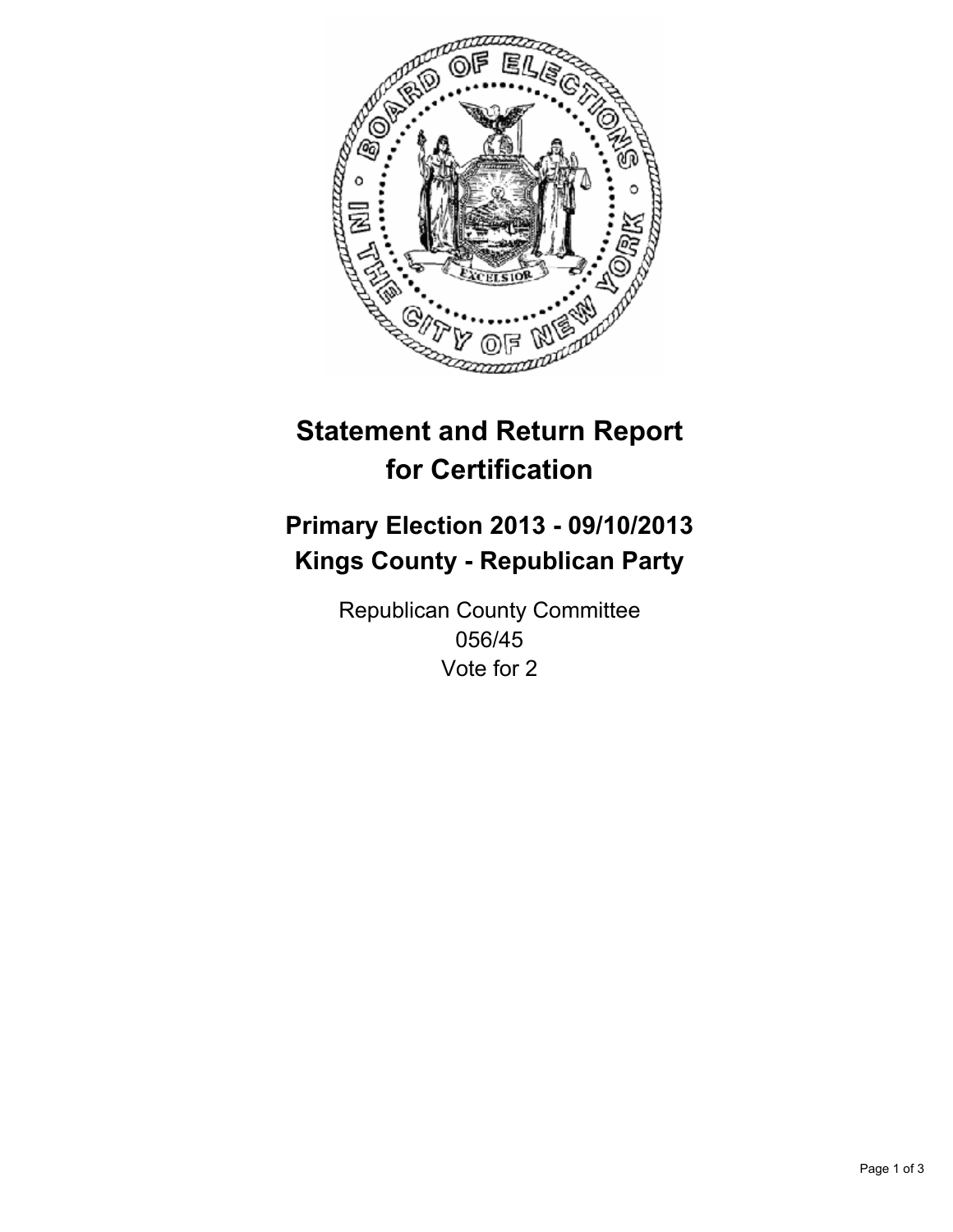

## **Assembly District 45**

| <b>Total Votes</b>       | 5        |
|--------------------------|----------|
| <b>JOSEPH F. COLL</b>    |          |
| <b>LORA OLEVSKY</b>      |          |
| <b>VALENTINA TRAITEL</b> |          |
| <b>MICHAEL TRAITEL</b>   | 2        |
| <b>AFFIDAVIT</b>         | $\Omega$ |
| SPECIAL PRESIDENTIAL     | 0        |
| <b>FEDERAL</b>           | 0        |
| ABSENTEE/MILITARY        | 0        |
| <b>EMERGENCY</b>         | 0        |